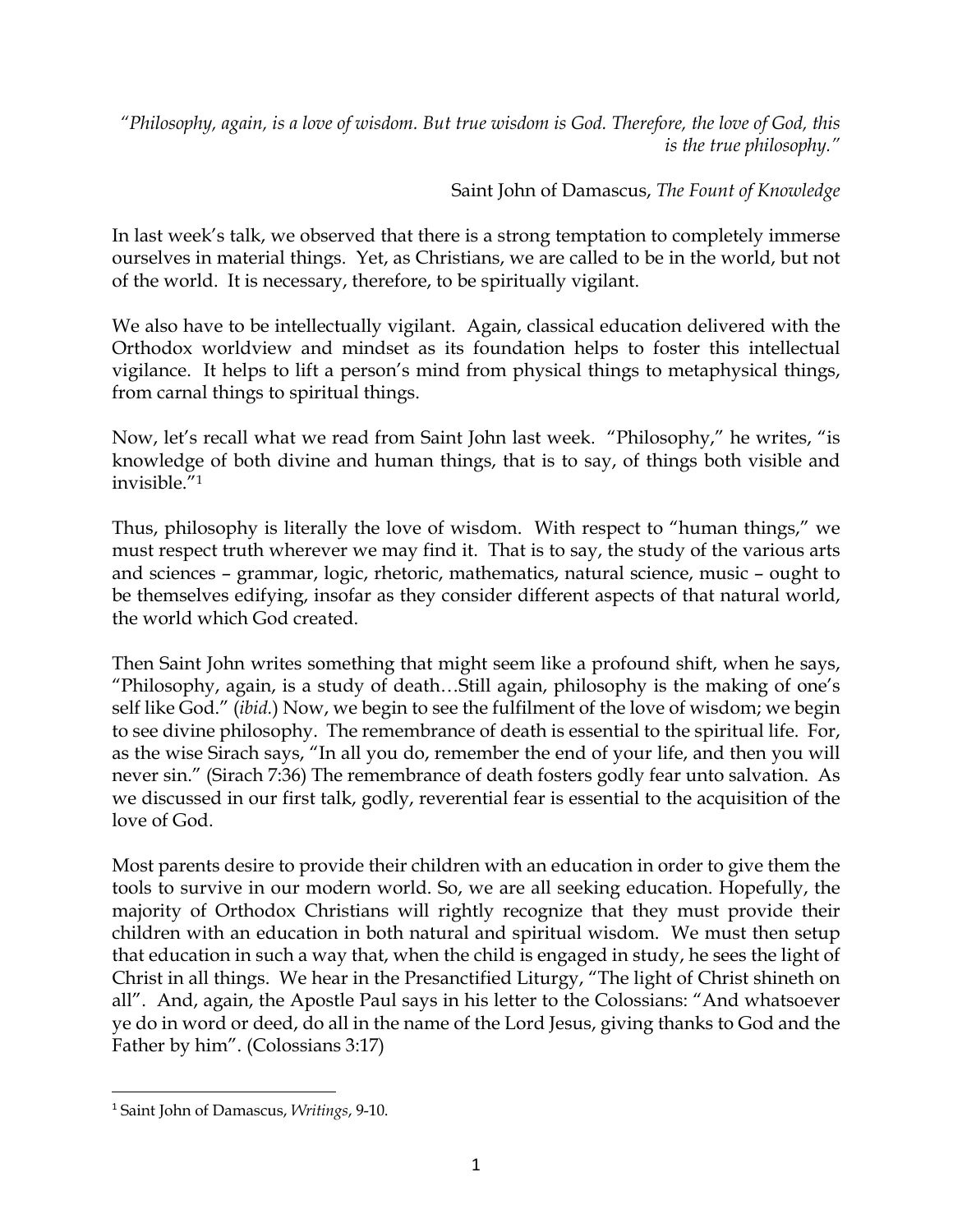There ought not be a tension between scholastic and catechetical studies. An authentic education trains the student to see natural and spiritual wisdom as a cohesive whole, reflective of the different kinds and degrees of knowledge.

Clearly, Saint John of Damascus and many other saints who pursued the study of philosophy from a Christian perspective found endless reasons to glorify God in their pursuit of knowledge.

Thus, the greatest gift you can give to your children is to form their minds and hearts in such a way that they carry the remembrance of God within. With that formation, they will call to mind His great gifts for us in every waking moment and in every endeavor they undertake.

We must be honest with ourselves and examine our hearts and minds.

The temptation for many of us today, when we attend work or school, is to think as the world thinks. Then, when we are at Church, we think, or try to think, as the Church thinks. This creates a division in our minds and hearts.

We cannot serve two masters; we cannot serve God and mammon. (Matthew 6:24) Education should not be fragmented, just as we should not be fragmented. *Every* part, every aspect of our education, scholastic and catechetical, must be edifying, must build the child, nourish the child, must change the child. As the Apostle says to the Ephesians: "Till we all come to the unity of the faith, and of the knowledge of the Son of God, unto a perfect man, unto the measure of the stature of the fulness of Christ." (Ephesians 4:13)

We must proceed in our efforts in classical education with a proper understanding. We must recognize that our baptism, our acceptance of Divine revelation, and a spiritual life of inner vigilance is the only ultimate way to find true wisdom and true philosophy. Our academic studies are essential, but they are essential stepping stones to this ultimate end. As Saint Symeon the New Theologian wrote:

> It is a great good thing to believe in Christ, because without faith in Christ it is impossible for anyone to be saved; but one must also be instructed in the word of truth, and to understand it. It is a good thing to be instructed in the word of truth, and to understand it is essential; but one must also receive Baptism in the name of the Holy and Life-giving Trinity, for the bringing to life of the soul. It is a good thing to receive Baptism and through it a new spiritual life; but it is necessary that this mystical life, or this mental enlightenment in the spirit, also should be consciously felt. It is a good thing to receive with feeling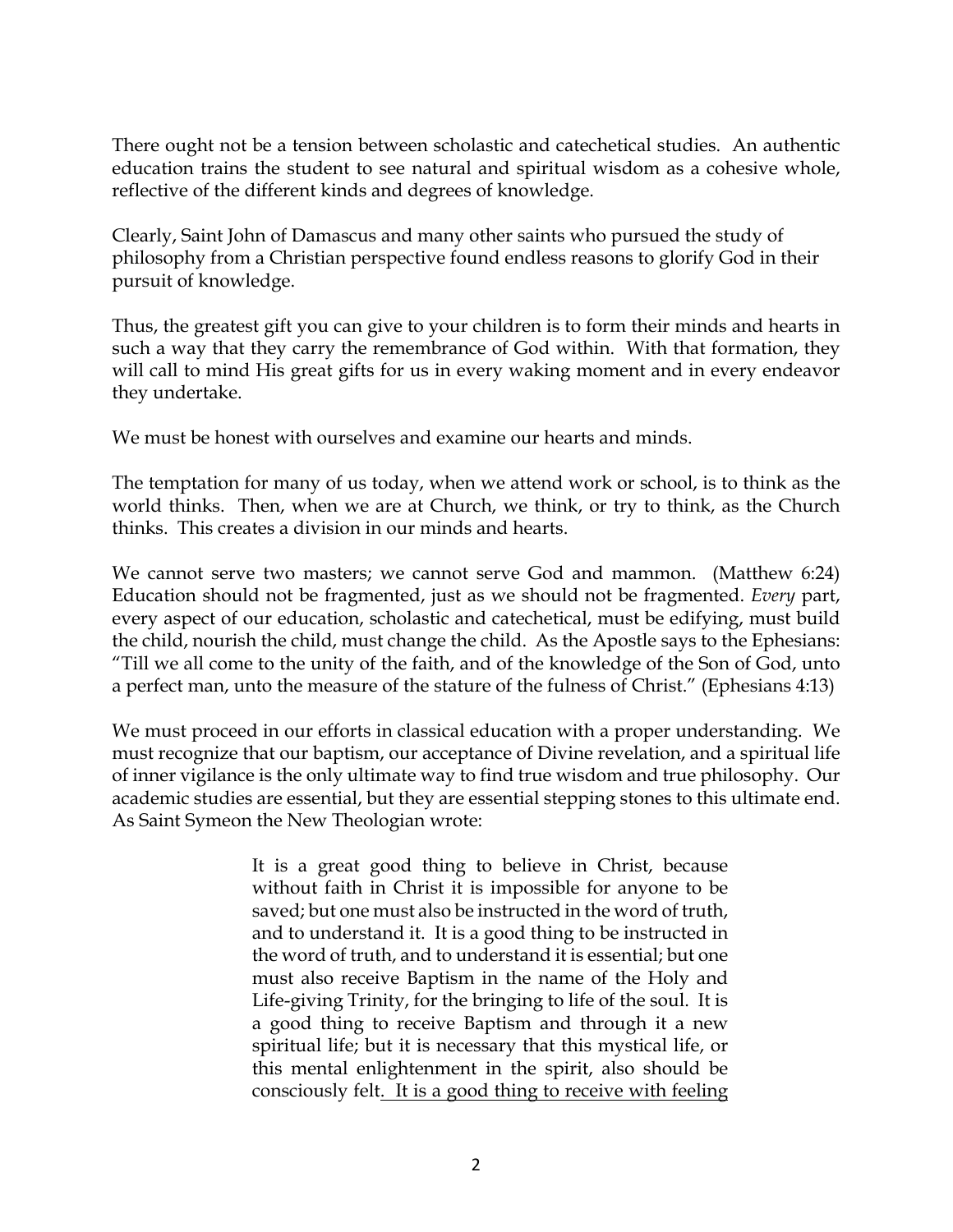the mental enlightenment in the spirit; but one must manifest also the works of light. It is a good thing to do the works of light; but one must also be clothed with the humility and meekness of Christ for a perfect likeness to Christ. He who attains this and becomes meek and humble of heart, as if these were natural dispositions, will unfailingly enter into the Kingdom of Heaven and into the joy of His Lord…2

We have been baptized and, as free rational creatures, we are called upon to make an effort to understand the things of God. Our endeavor in the Orthodox Educational Initiative is to enhance students' ability to discern truth from falsehood, but also, to take a different approach to learning. Learning ought to foster wonder about God's creation. With that in mind, I exhort you to listen to a recorded interview with Dr. Xenia Vangor, who is going to teach our Life Sciences course. The interview is found on the blog post section of our website. I suggest you listen to this interview more than once. I did, and I was very edified and excited by what she said. Dr. Xenia has a PhD in evolutionary biology and is a seeker of truth in her profession as a teacher and in her personal life. This desire for truth in her pursuit of knowledge led her to faith in God and eventually to the Orthodox Church. A careful listening to the interview will reveal to you that she is a very rare teacher, and that any child who is able to take this course will participate in an extraordinary learning opportunity. Parents, do not let this opportunity pass you and your child by.

I am including some quotes taken from the interview below in the written text of this talk.

God bless you and your families and may our Lord grant you wisdom in this age of error and confusion.

> In Christ, +Moses, of Toronto

"The joy of being a scientist and an Orthodox Christian is that we are free to do what we are supposed to do with our intellect, which is explore reality and pursue truth. We don't have to worry about anything. We are there to investigate. We [Orthodox Christians] have true freedom to do this, absolutely, no one else does."

<sup>-----------------------------------</sup> Quotes from the Interview with Dr. Xenia Vangor:

<sup>2</sup> Saint Symeon the New Theologian*, The First Created Man*, (1994) 76, St. Herman of Alaska Library of Congress.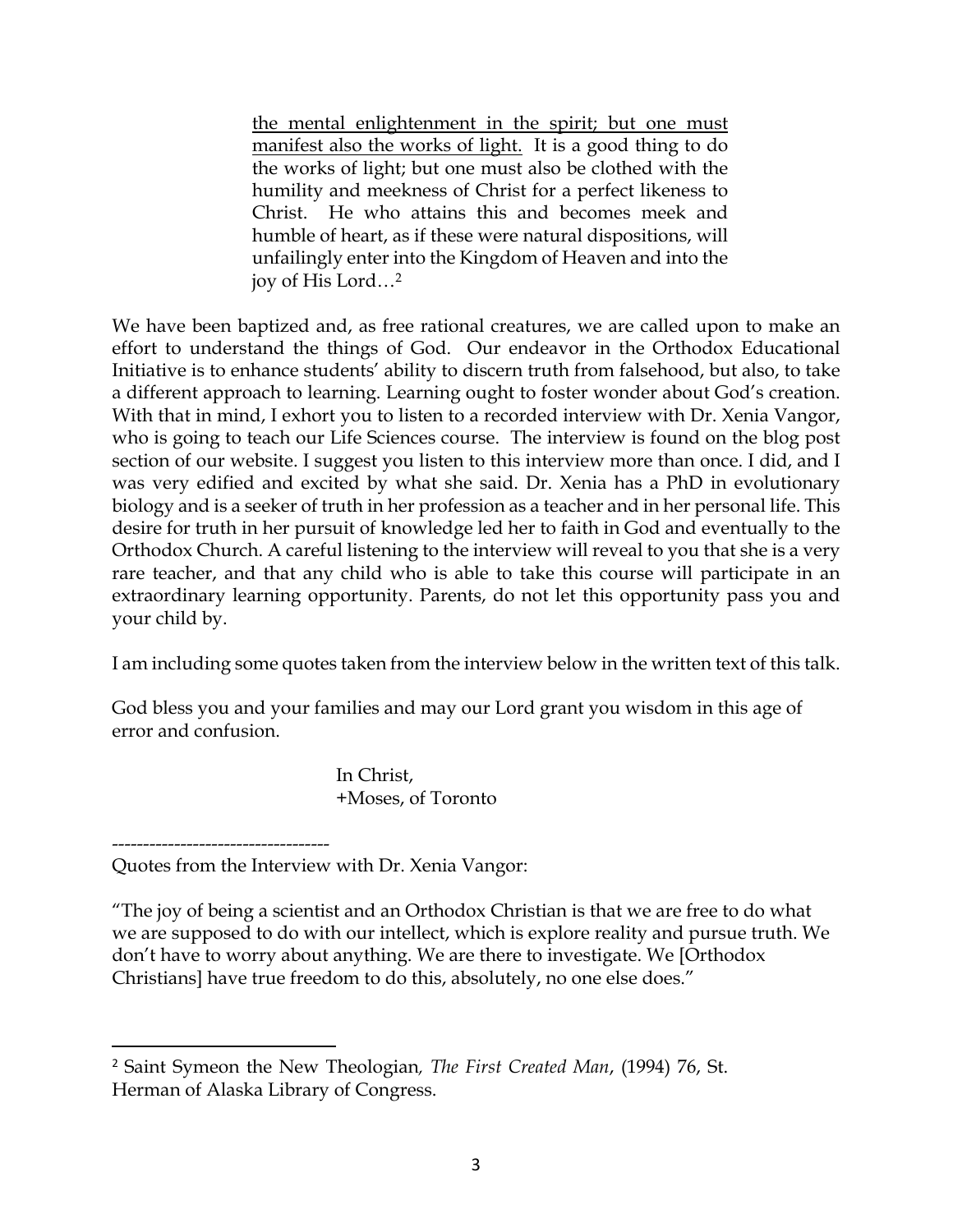"The proper role of science and biology is this lost term, or lost concept of natural history. You should start there. That's why at Berkeley no one wanted to do natural history. They all wanted to look at a couple scraps of bone, from presumably millions of years ago, and make all sorts of deductions about a whole complete organism, a species. They don't want to look at real species and see what they're doing in the first place. That's why I left. Let's look at what's there and humbly try to understand it. If you do that, you are doing real science."

Our people in every way need to be informed consumers of knowledge. And there are pernicious false theories being thrust upon us right, left and center. And like I tell my students that you have to be prepared to be a consumer of products and of ideas that effect your life, the lives of your children, your family your freedom, your future, your everything. These are products that people are trying to sell you and worse, ideas that people are trying to sell you that will affect your life and they have to do with biology. So, we need to, …if I can give you a grounding and understanding how to evaluate these things, that is something you will carry through life that will be useful to you, a tool. It is like knowing how to balance your checkbook."

"But, the other part is, for an Orthodox Christian, if we are stewards of God's creation, we have to understand our responsibility …If you understand it as much as we can, we need to study it, we need to investigate it, we need to document it. That's part of our job as stewards of the creation and to do that with the proper spirit of humble wonder. … I see so many young people who don't have wonder and I try to make a point to them, what you're studying in this class isn't what people made up, it's what is. That's what makes it tremendous, that's what makes it unexpected. I'm making you learn these things because they are there, they are real, not because somebody made up a story about the cell membrane, or you know, whatever it is. This is something that is reality and it's the first chance that many of them have had to be exposed to absolute reality, because, when you go to public school these days, how much absolute reality are you exposed to?"

"…Education should be indifferent. It should teach you how to look at what's there… that's what I got in Berkeley. Somebody taught me to look at what was there. …You look at the body of an animal and it is either road kill or it is mystery, pattern and order, when you are dissecting the thing. If you are taught how to look, then you can see. And that's what education should be about in everything, is teaching you how to look at the subject. …Seeing the landscape of that subject, how to operate in that subject."

That's why I like to work with the idea of models. Models are all around us and most of them are hidden. …It's very important to be able to see the models.

…A model is a simplified version of reality that we use to operate within reality, to navigate in that reality, otherwise we are dealing with infinite complexity. It's a map. A map is a kind of a model and everything real isn't there. I show my students a map and tell them, "You are standing JBLM, is everything here on this map?" "No." "…If we put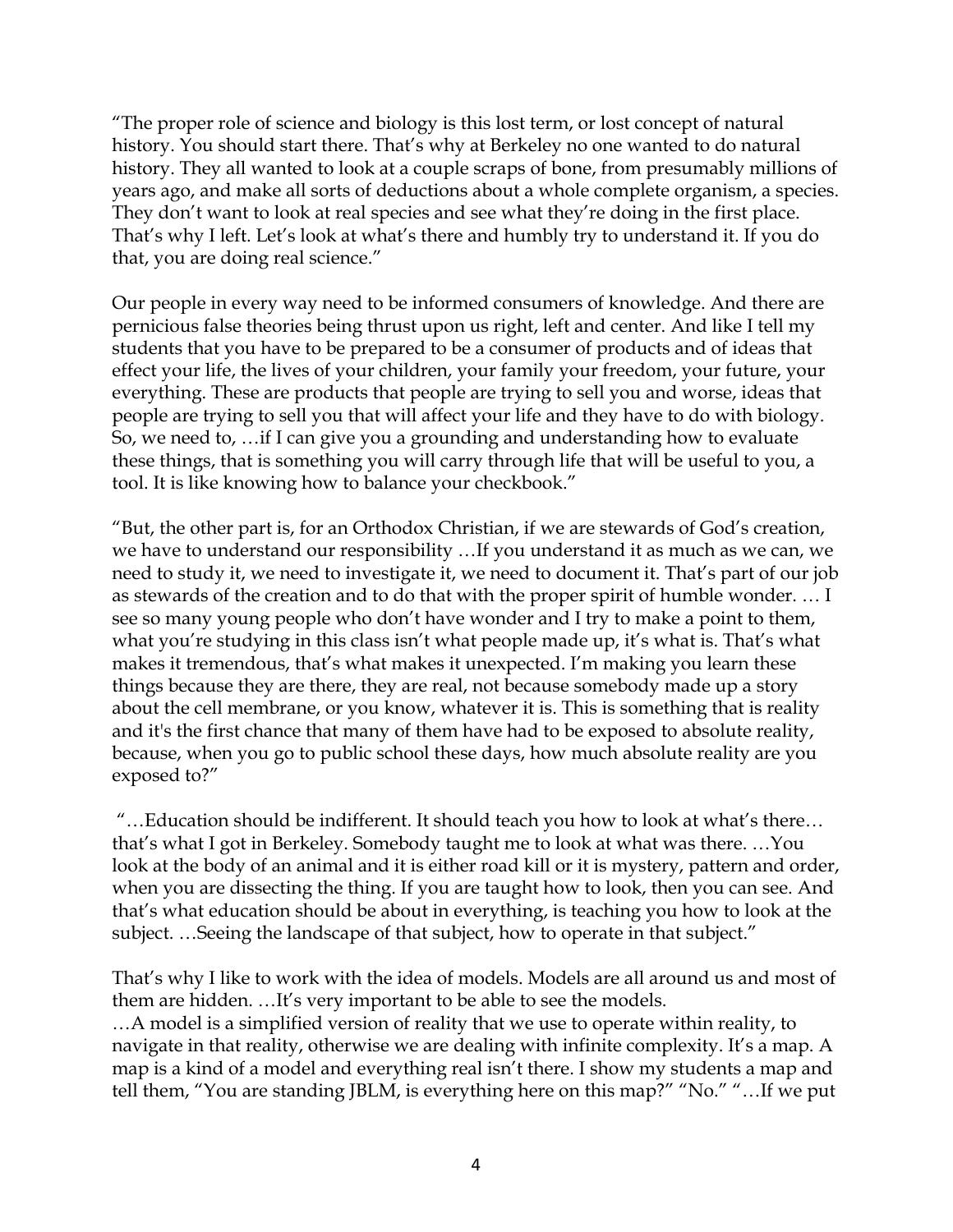everything on this map…we would have infinite complex reality. Reality is infinitely complex, and we can't operate in it… we can't navigate in it, we can't do anything with it, as humans, without reducing it in some fashion to a model. Then, we can operate with the model. The map tells you how to get around…You need a different kind of model or a different kind of a map if you want to know different things. …The street map will keep you from driving into the artillery range by accident, but it won't tell you the altitude of the hill behind the building here… or it won't tell you how much radon is seeping from the ground. It won't tell you anything about the population of field mice…"

"…we have to understand the limits of our model, just like we understand the limits of our flat paper map. It accomplishes certain things for us [rather] than other things. Whatever you're looking at, you're operating with some model. Darwinian theory is a model. It is a bad one, but it's a model. Now let's examine the model and what it's resting on and see if it holds up, rather than taking it as truth. … It's pretty important to teach students, I think, to understand that we always use a model to organize reality into manageable bites. We have to simplify. When you build a model you are simplifying, you are reducing, you are picking up the salient things and let that guide your view of otherwise incomprehensible infinite complex reality, but you have to bear in mind that you are using a model. …I think it is very important, it is fundamental to knowledge, to do that."

"…If you take any subject, like biology, you're dealing with absolute reality. You are approaching it on your mental knees with awe and wonder and humility and delight and discovering how things work and how we can learn about how things work. And I think it's a great subject to open your mind…it all starts somewhere with any of us."

"When we appreciate the limitations of the scientific models that we rely upon, [that is] you need a map to drive around a strange place, but you never have to kid yourself that the map tells you everything. It never will. What you want is an accurate map. …What you want from a map is accuracy and what you want from a scientific model is that it is as accurate as possible at this time, and we will junk it later if it turns out to be not good enough."

"I imagine anybody who is in public school or private school or home school has had some exposure to science, but I am also sure that the course is going to be taking them much further, even though it is limited in what we can accomplish in the time available. We will go further, because, if you operate the way I teach my college class and you lay a foundation properly, the foundation has to be laid with biochemistry, absolutely it does. But, you can build on that and you can go quite a distance into some very complex topics. So, we will be able to do that…And I always would post my videos that I use in class for my students to look at afterwards… But, I always find myself doing the same thing when I'm teaching… Let's find the thing that is the key. Look for the key concept, the bones of the issue …the thing that we can build on. Let's find those things